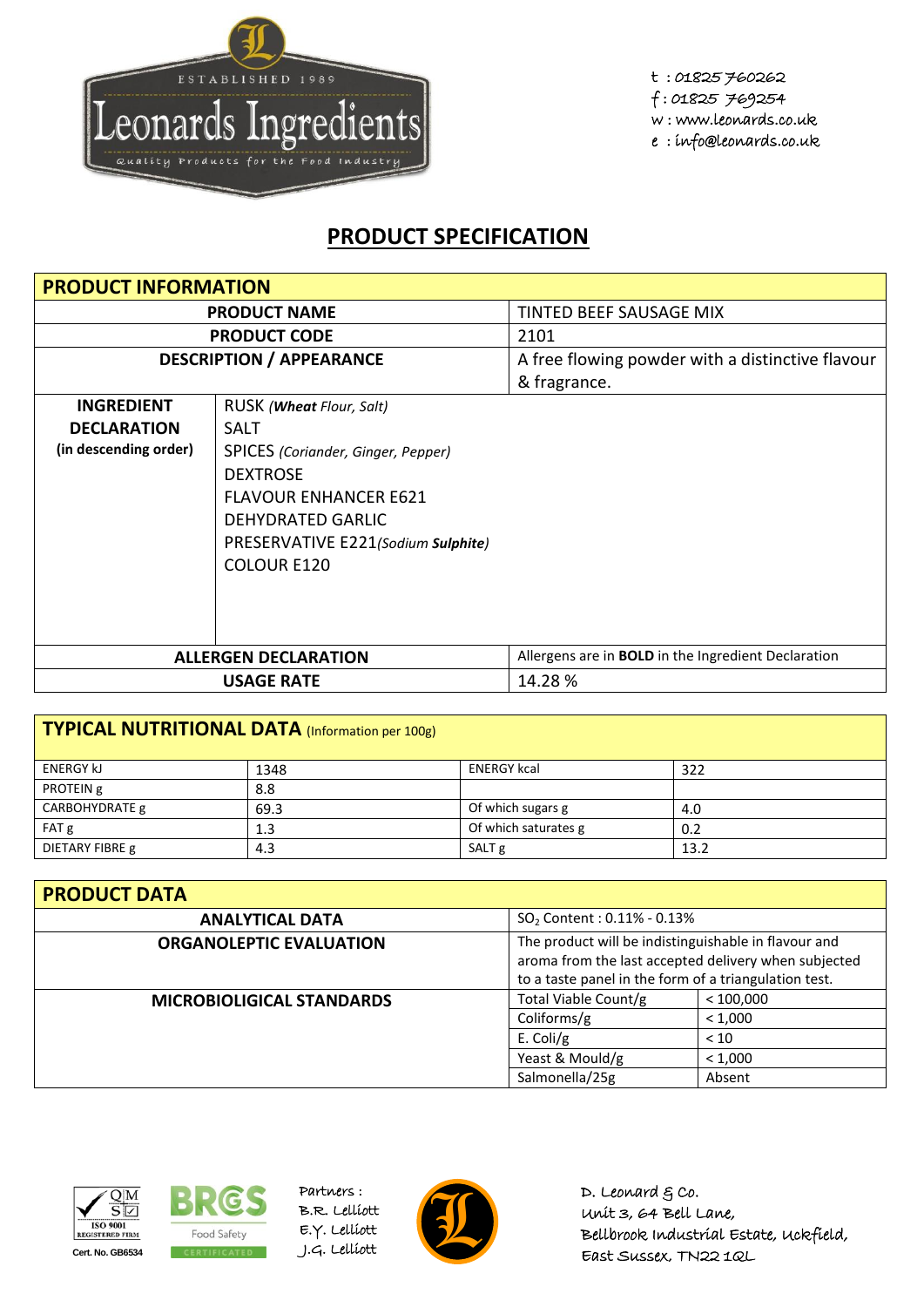

t : 01825 760262 f : 01825 769254 w : www.leonards.co.uk e : info@leonards.co.uk

| <b>STORAGE &amp; PACKAGING</b>    |                                                                                                                           |
|-----------------------------------|---------------------------------------------------------------------------------------------------------------------------|
| <b>PACKAGING</b>                  | EITHER: 1.362 Kg in a 220 gauge, food grade, heat-seal polyethene bag. Twelve bags in a                                   |
|                                   | double walled cardboard box. $OR: 0.681$ Kg in a 220 gauge, food grade, heat-seal                                         |
|                                   | polyethene bag. Five bags in a double walled cardboard box.                                                               |
| <b>LABELLING</b>                  | Best Before Date, Batch Code, Product Name and Product Code, Weight                                                       |
| <b>STORAGE</b>                    | In sealed containers in a cool, dry place, away from direct sunlight and free from<br>infestation                         |
|                                   |                                                                                                                           |
| <b>SHELF LIFE</b>                 | Twelve months from date of manufacture when stored under recommended conditions.                                          |
| <b>HANDLING PROCEDURES</b>        | Normal good manufacturing procedures for non hazardous food ingredients apply                                             |
| <b>LEGISLATION &amp; WARRANTY</b> | The product will be produced in accordance with all current relevant EU Legislation. The                                  |
| <b>STATEMENT</b>                  | information provided is given in good faith and is based upon the product data supplied by<br>the raw material suppliers. |
| <b>CONFIDENTIALITY</b>            | This specification and the information contained within it remains the property of D.                                     |
|                                   | Leonard & Co. and must not be disclosed to any third party without the prior written<br>consent of D. Leonard & Co.       |

| <b>CONTAINS</b>                                             | Yes/No | <b>Source</b>   | <b>Present</b> | <b>Present</b> |
|-------------------------------------------------------------|--------|-----------------|----------------|----------------|
|                                                             |        |                 | on Line        | <b>On Site</b> |
| Cereals containing Gluten: wheat, rye, barley, oats, spelt, | Υ      | <b>Rusk</b>     | Y              | v              |
| kamut and their hybridized strains.                         |        |                 |                |                |
| <b>Eggs</b>                                                 | N      |                 | N              | N              |
| <b>Fish</b>                                                 | N      |                 | N              | N              |
| <b>Crustaceans</b>                                          | N      |                 | N              | N              |
| <b>Peanuts</b>                                              | N      |                 | N              | N              |
| Soybeans                                                    | N      |                 | v              |                |
| Milk from all species                                       | N      |                 | $\checkmark$   |                |
| <b>Nuts</b>                                                 | N      |                 | N              | N              |
| <b>Celery</b>                                               | N      |                 | Y              | v              |
| Mustard all forms originating from the mustard plant        | N      |                 | Y              | v              |
| including oils                                              |        |                 |                |                |
| Sesame seeds                                                | N      |                 | ٧              | v              |
| Sulphur dioxide and sulphites (>10mg/kg)                    | ٧      | Sodium Sulphite | v              | v              |
| Lupins                                                      | N      |                 | N              | N              |
| <b>Molluscs</b>                                             | N      |                 | N              | N              |

| <b>Raw Material Breakdown (additives and processing aids):</b> |                                                                                                                   |  |  |
|----------------------------------------------------------------|-------------------------------------------------------------------------------------------------------------------|--|--|
| Ingredient                                                     | <b>Contains</b>                                                                                                   |  |  |
| Salt                                                           | Anticaking agent E535                                                                                             |  |  |
| Rusk                                                           | Wheat Flour, Salt, raising agent E503                                                                             |  |  |
| Wheat Flour                                                    | Wheat Flour (WHEAT flour, Calcium Carbonate (E170), Iron, Nicotinamide (Vit B3), Thiamine Hydrochloride (Vit B1)) |  |  |
|                                                                |                                                                                                                   |  |  |

| <b>PRODUCT SUITABILITY</b> |                            |                |                      |  |
|----------------------------|----------------------------|----------------|----------------------|--|
| Vegetarians                | $\tilde{\phantom{a}}$<br>ㅅ | Halal          | ᄉ                    |  |
| Vegan                      | ⌒                          | Kosher         | $\ddot{\phantom{0}}$ |  |
| <b>Gluten Free</b>         | ⌒                          | <b>GM Free</b> |                      |  |



BRG. Food Safety **Cert. No. GB6534** CERTIFICATED J.G. Lelliott

L Partners : B.R. Lelliott E.Y. Lelliott